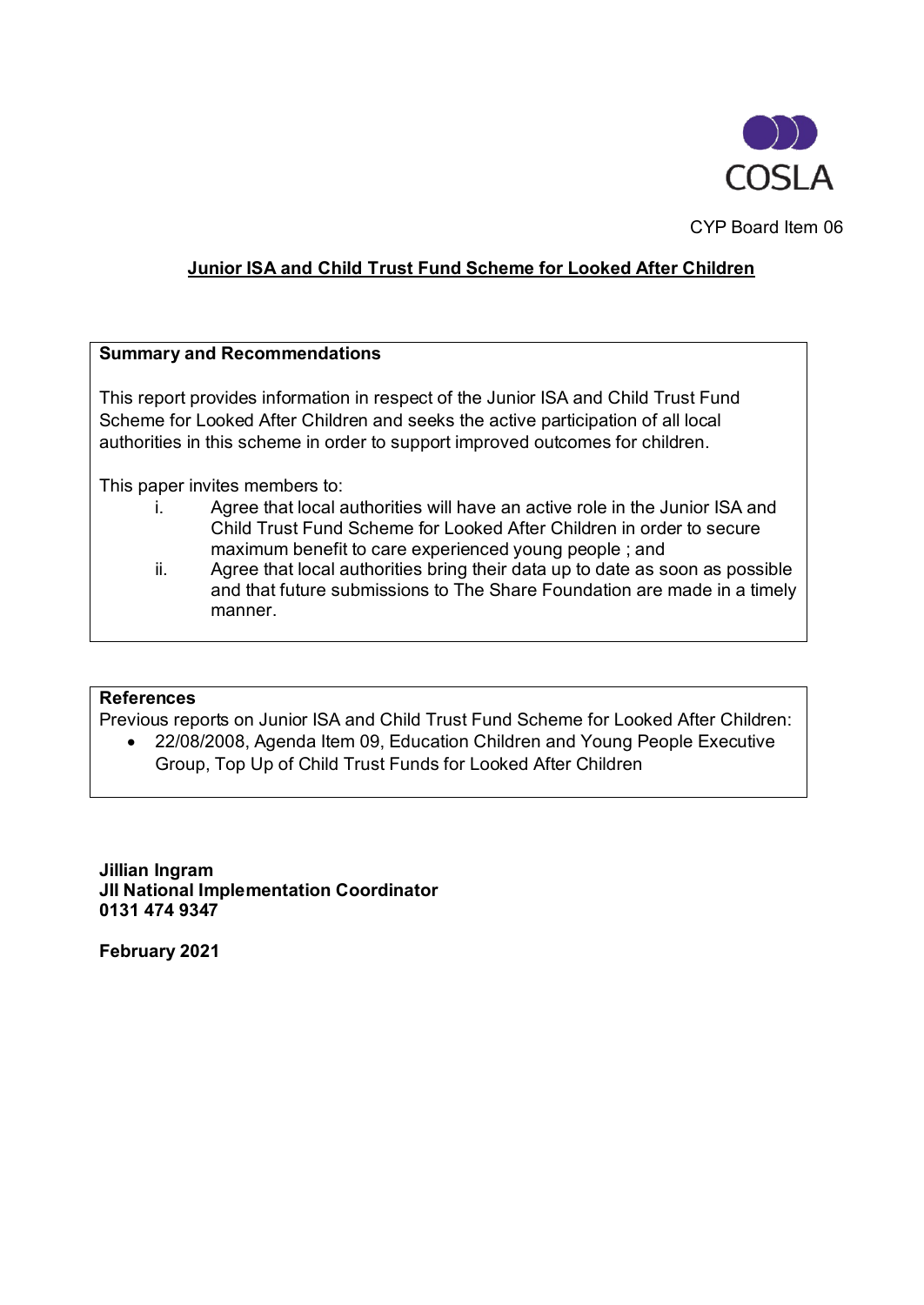

# **Junior ISA and Child Trust Fund Scheme for Looked After Children**

### **Purpose**

1. This paper relates to the Junior ISA and Child Trust Fund Scheme for Looked After Children and seeks the active participation of all local authorities in this scheme in order to support improved outcomes for children and young people.

## **Background**

- 2. The Junior ISA (JISA) and Child Trust Fund (CTF) accounts are long-term savings and investment accounts for children. In 2005, the then chancellor, Gordon Brown, launched the CTF back-dating the first to children born in 2002. Every child born after 31 August 2002 was awarded a cash "endowment". For most, the initial payment, in the form of a voucher, was £250, with £500 to those from the poorest third of families. The CTF was subsequently replaced by JISAs for children born before 1 September 2002 or after 2 January 2011.
- 3. The government contribute £200 to JISAs for looked after children who meet the qualifying criteria for such a payment: under 18, UK resident, do not have a CTF and have been in care of the local authority for an unbroken period of at least one year after 2 January 2011
- 4. These schemes were set up to give eligible children and young people a financial asset which they could draw on when they reached age 18. The scheme also aims to: - help people understand the benefits of saving and investing
	- encourage parents and children to develop the saving habit, and
	- build on financial education.
	-
- 5. To be eligible for a CTF a child must
	- have been born between 1 September 2002 and 2 January 2011,
	- have received Child Benefit before 4 January 2011, or been looked after by a local authority before 3 April 2011, and
	- have lived in the UK during that period not subject to immigration restrictions
- 6. Some children looked after by local authorities have a Child Trust Fund (CTF) account set up on their behalf.
- 7. A registered charity, The Share Foundation (TSF), has been running the Department for Education's savings/investment schemes for looked after children and young people since 2012 (Junior ISAs since 2012 and Child Trust Funds since 2017), during which time it has benefited over 165,000 young people. The Share Foundation manages the CTF account for the child and will:
	- write to the child when they take control of the account
	- change the type of CTF account and provider if necessary and write to the child to explain why the change was made
	- send account statements to the child
- 8. They'll manage the account until:
	- the child turns 18
	- the child turns 16 and decides to manage the account themselves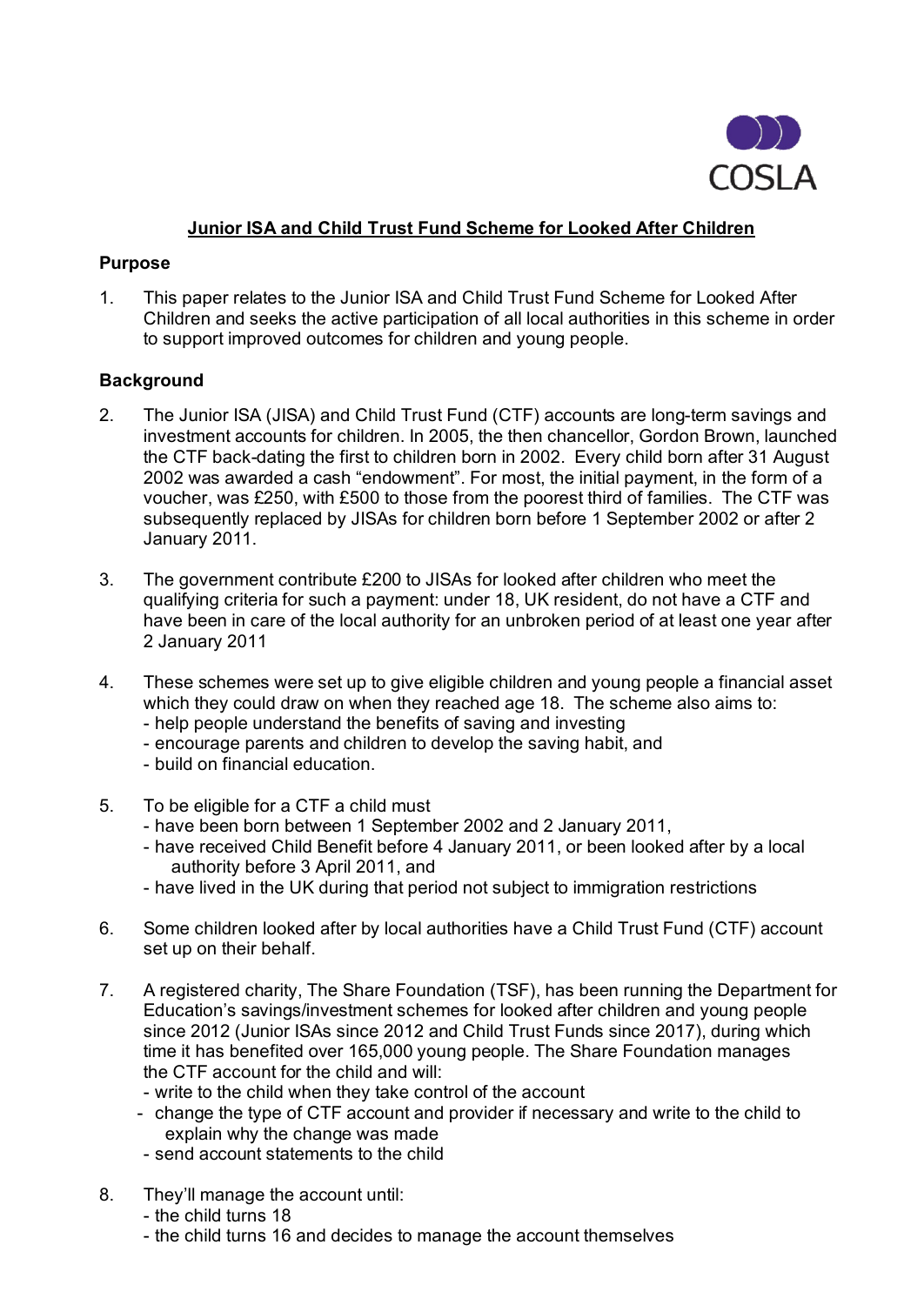- someone takes parental responsibility for the child, for example through adoption

- 9. The Share Foundation has specific responsibilities in respect to looked after children across the UK, working with local authorities to ensure that they (the Share Foundation) have the relevant information to link up accounts with individuals, ensuring individuals can take control / access them when they turn 18. This responsibility only extends to CTF account holders where they have no person in a position of parental responsibility, or where the responsible person is not considered suitable to retain charge of the savings account. A carer or social worker cannot be considered for this position under the CTF legislation.
- 10. Unfortunately many looked after children and accounts remain 'unlinked', meaning the money (up to £1,500) will be unknown or inaccessible to them when they turn 18.
- 11. The Share Foundation do all the linking up, with data provided by local authorities. They also tie up their management of the CTF and JISAs with financial education programmes and additional fundraising.
- 12. Since inception of the JISA/CTF scheme in 2012, a total of £6.72 million has been raised via The Share Foundation through donations, which has all been credited to the JISA and CTF accounts of children in local authority care. All costs relating to the fundraising staff and governance costs are covered by The Share Foundation.
- 13. The Share Foundation have identified a current area of focus as young people in local authority care who have a person in a position of parental responsibility. Whilst The Share Foundation cannot assume responsibility for these accounts, they can promote ways for these young people to be able to locate their accounts by means other than the government gateway, to offer them the opportunity to take the Stepladder of Achievement financial awareness programme and to receive local authority contributions where these are available. This ensures fairness for all young people in local authority care, irrespective of the status of their responsible adult.
- 14. The online portal is live for use by all young people born in the CTF era and are aged 16 or over (irrespective of whether they are in local authority care or not) to enable them to make a Subject Access Request to HMRC via TSF with the specific aim of finding out the details of their CTF. See https://findctf.sharefound.org for more information.
- 15. Once registered with the portal, young people aged 16 and 17 will be advised with which CTF provider their account was originally opened, and how to contact the provider to register themselves as the contact on the account. Each step along this process is supported by email information from TSF on how to proceed to the end result of registering as the contact on the account and have the opportunity to access financial education.
- 16. They can then take over responsibility for their own accounts prior to age 18, thus giving them the ability to draw on their account once reaching the age of majority. It is estimated that c.12,000 young people in local authority care with a Responsible Adult plus a further 2 million young people will have the opportunity to be linked to their CTF account.
- 17. In 2019, The Share Foundation developed a short questionnaire to be sent to all young people reaching their 18th birthday who hold a Junior ISA under the government scheme. These are some comments submitted by young people:
	- *"I think it is a very kind and beneficial scheme for care leavers who are often in a poverty trap"*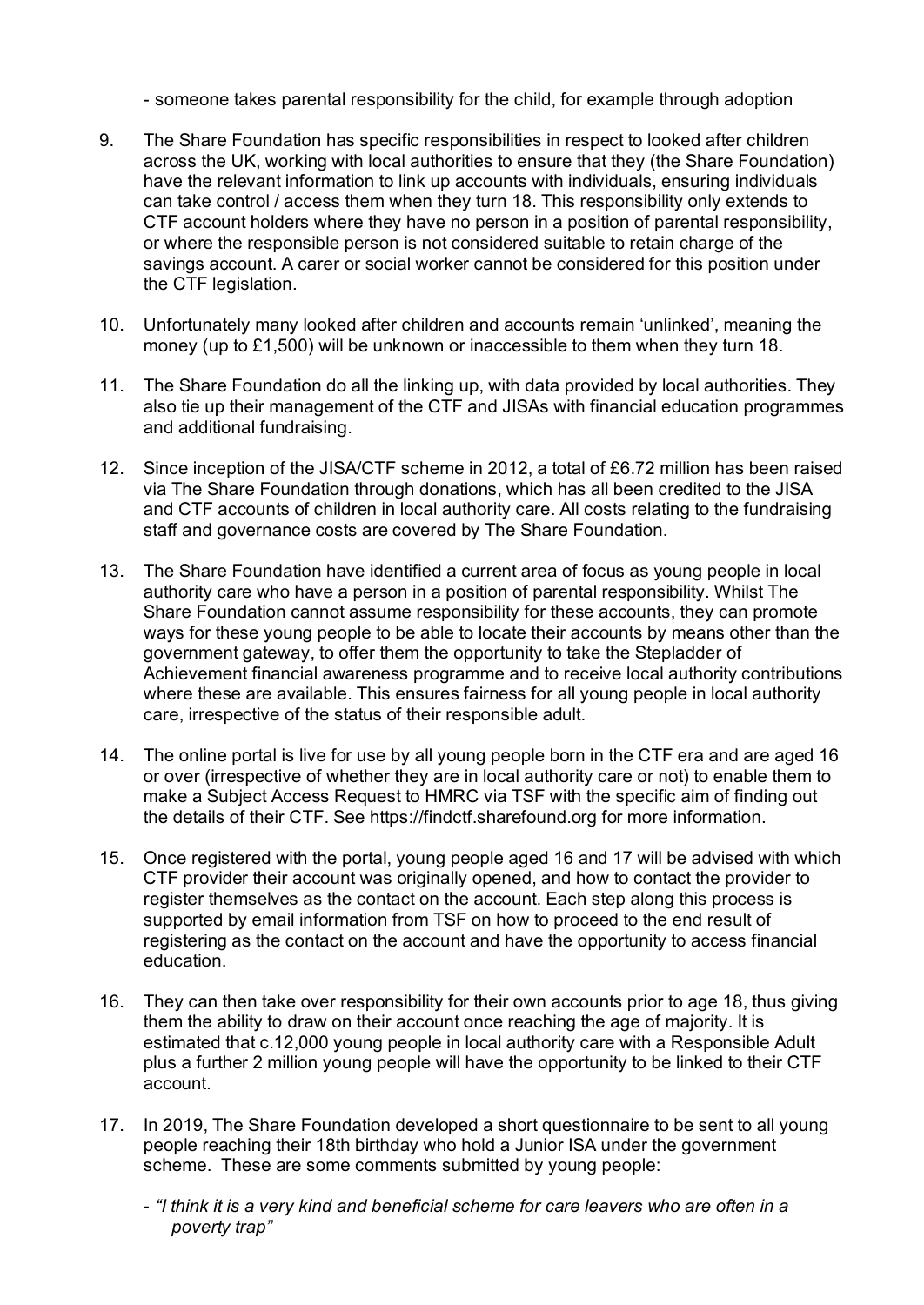- *"I think it makes people feel as if someone is looking out for them"*
- *"Think it's just a very nice idea to give back to kids who might not have had it so smooth"*
- *"More children should be made aware of this when they reach 16. More carers/social workers need to know more about this scheme too"*

#### **Current COSLA position**

- 18. Statutory guidance on [Junior individual saving accounts for looked-after children -](https://www.gov.uk/government/publications/junior-individual-saving-accounts-for-looked-after-children#history) [GOV.UK \(www.gov.uk\)](https://www.gov.uk/government/publications/junior-individual-saving-accounts-for-looked-after-children#history) was first published in October 2012. It was updated in 2017 to reflect the role and responsibilities of The Share Foundation. It was updated again in July 2020 with further information about the Stepladder programme, previously known as PFEG, and local authorities' responsibilities related to the existence of child trust funds.
- 19. The Scottish Government wrote to all local authorities in February 2018 to highlight the updated statutory guidance and to encourage participation in the JISA and CTF schemes as a core function of a local authority's corporate parenting responsibilities. This included the expectation "*that local authorities invest for eligible looked after children within their care and maximise the opportunities and choices that result from the schemes to ensure that young people are ready to take advantage of their financial asset on transition to adulthood*."
- 20. Working with the Share Foundation to link young people with their accounts, to invest in these accounts and to support improved financial education for looked after young people would all be considered corporate parenting responsibilities.

## **What is changing?**

- 21. Over the next nine years around 500,000 young people in Scotland will reach adulthood with a Child Trust Fund. The Share Foundation is determined to ensure that the scheme achieves its original objective as a tool for financial education and savings and the assistance of all local authorities is sought in order to help realise this objective.
- 22. Local authorities are sent a request every month to advise if a young person has a responsible adult in their life who is able to manage their CTF. Local authorities do not always respond to these monthly requests, meaning that The Share Foundation is not able to link young people with their accounts.
- 23. On an annual basis, all local authorities receive a fully individualised report from The Share Foundation, detailing account information and highlighting gaps in data. The most recent version was issued to all local authorities in November 2020.
- 24. Significant numbers of care leavers have not yet claimed their Junior ISA accounts, notwithstanding guidance to do so, delivered through local authority contacts. The Share Foundation simplified the process by which these accounts can be claimed - see https://MyJISA.sharefound.org for the registration page, and www.sharefound.org/myjisa for an online slides guide.
- 25. English local authorities routinely take very active roles in the JISA/CTF accounts for their looked after young people. For instance, it is common practice in foster placements for agreement to be reached with the foster carers that £5 per month will go towards savings for the child/young person. This comes from the fostering allowance. Deducting at source and transferring directly into the young person's JISA/CTF has proven to be an effective way for local authorities to support long term savings arrangements for their young people.